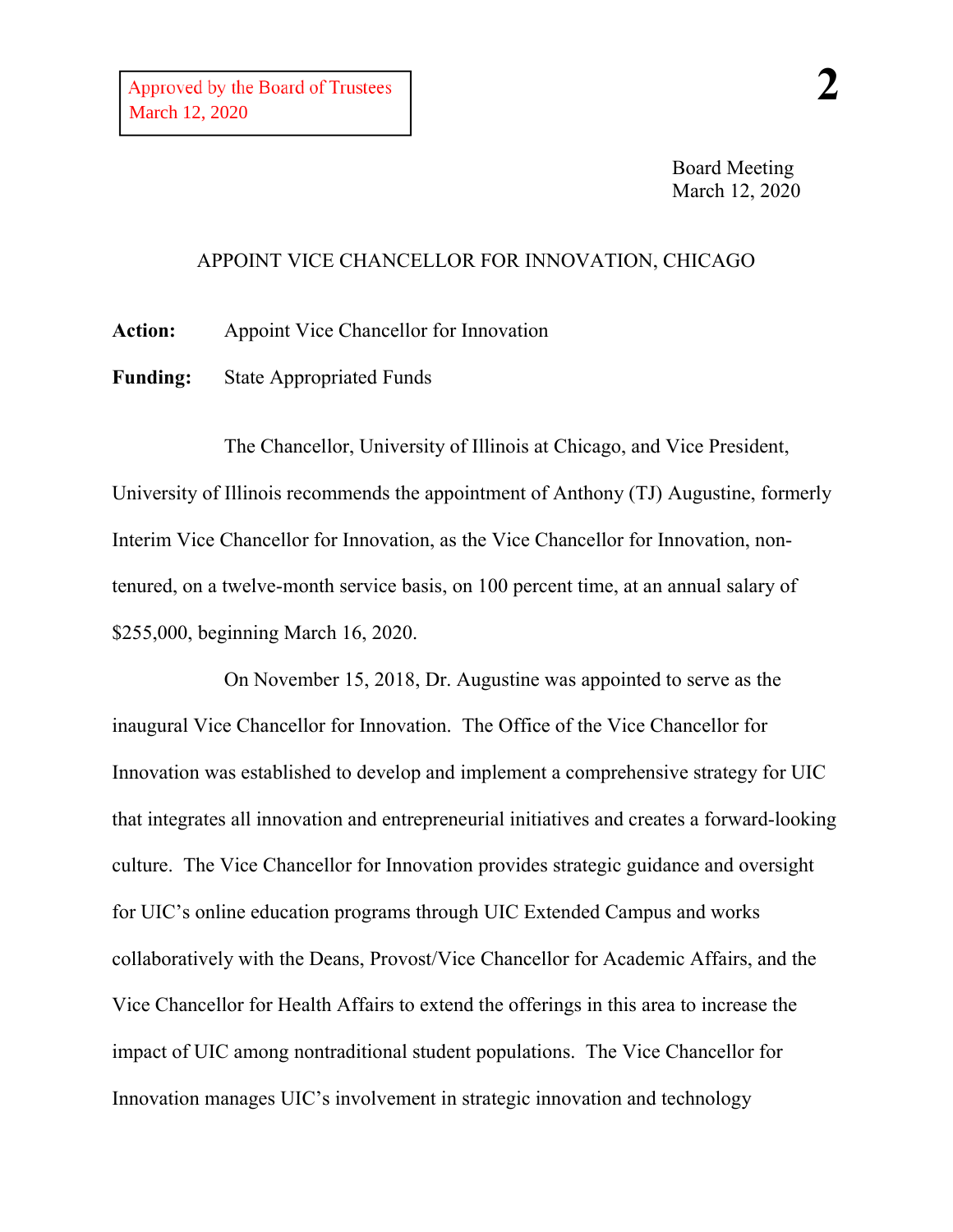commercialization initiatives, such as the Discovery Partners Institute, within the University of Illinois System, as well as in other similar opportunities with external partners. The Vice Chancellor for Innovation serves as the point of contact for UIC's engagement with other technology commercialization and innovation assets across the University of Illinois System, such as the Office of Technology Management and the Health Technology Incubator. The Vice Chancellor for Innovation is responsible for providing strategic leadership in identifying potential public-private partnerships and enhancing connections among internal and external stakeholders. The Vice Chancellor for Innovation must leverage resources to enhance strategic alliances with private and public sector partners looking to innovate, enhance knowledge translation leading to commercialization of innovative technologies, and influence the development of government policies that have broad societal impact.

The Board action recommended in this item complies in all material respects with applicable State and federal laws, University of Illinois *Statutes, The General Rules Concerning University Organization and Procedures*, and the Board of Trustees policies and directives.

The President of the University recommends approval.

2